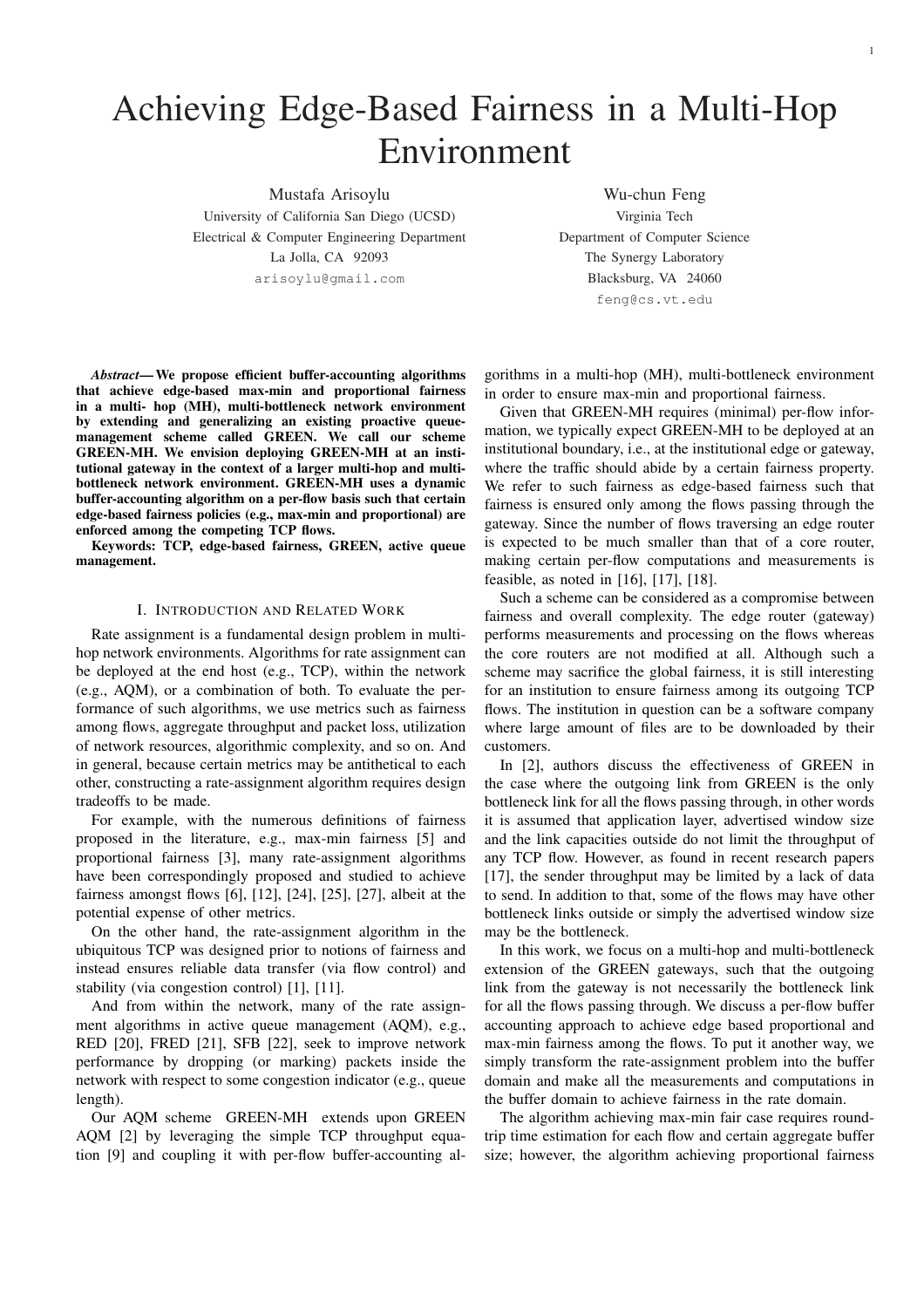does not require round-trip time estimations for each flow and requires relatively much smaller total buffer size. Performance of GREEN-MH is compared with SFB, FRED and Droptail which are not able to expose similar fairness performance. All these results are supported by both analysis and simulations performed in NS-2 [23].

The rest of the paper is as follows. In section II, GREEN is briefly reviewed. In section III, round-trip time estimation techniques are discussed. The concept of edge-based fairness is available in section IV. The algorithms achieving edge-based max-min and proportional fairness are presented in section V. Section VI includes simulations and discussions. Finally section VII concludes the paper.

## II. GREEN

In this section, we will shortly discuss the basics of GREEN gateway that is described in more detail in [2].

It is based on the simple throughput formula of TCP [8] [9], as in equation 1 where  $T_i$  is the throughput of TCP flow *i*, a is the constant defined in [8], [9] and  $RTT_i$ ,  $p_i$ are the corresponding round trip time and the packet drop rate respectively.

$$
T_i = \frac{a \times MSS}{RTT_i \times \sqrt{p_i}}, \quad p_i = \left(\frac{N \times a \times MSS}{RTT_i \times C}\right)^2 \tag{1}
$$

The GREEN gateway is assumed to be located as a gateway of an institution, enforcing fairness among the flows passing through. GREEN gateway computes a packet dropping probability for each flow and drops the packets accordingly. The packet dropping probability  $p_i$  is computed as in equation 1 where  $N$  is the number of flows and  $C$  is the capacity of the outgoing link. In [2], the outgoing link is assumed to be the only bottleneck for all the flows.

#### III. ROUND-TRIP TIME ESTIMATION

In the paper on GREEN [2], the round-trip time (RTT) is assumed to either appear in the packet headers or estimated by a service called IDMAPS [19]. Passive RTT estimation techniques have recently been studied in various papers [13], [14], [15]. Detailed discussions on these techniques can be found in [26].

In this section, we will discuss a way of estimating the round-trip time of a TCP flow passing through our GREEN-MH gateway.

Considering GREEN-MH as a router located at the boundary of an institution, we can safely assume that the first router that the flows pass through is the GREEN-MH router. Since GREEN-MH router is so close to the TCP sources the interarrival time behavior of the packets transmitted from the source can be assumed not to be altered significantly. One assumption we have for any flow  $i$  is that the maximum

congestion window size maxcwnd*<sup>i</sup>* and the capacity of the virtual link from the source to GREEN-MH, (c*i*), satisfies the following condition.

$$
maxcwnd_i/c_i \ll RTT_i \tag{2}
$$

where  $RTT_i$  is the round-trip time of the flow i. The other assumption for this estimation technique is that each TCP source always has data to send throughout the connection life time.

If this is the case, then the simple round-trip time estimation algorithm can be implemented using only unidirectional interarrival time information of the flows.

Due to the self-clocked and bursty nature of TCP, packets transmitted from the source are assumed to be either in burst or interleaved by a certain amount of time T*inter*. For instance, in the phase of congestion avoidance, the receiver sends cumulative acknowledgement for each b packets and the sender sends more packets with modified congestion window size. Assuming equation 2, the amount of time between two consecutive bursts, T*inter*, is expected to be almost equal to the round-trip time of the flow.

In order to validate our argument above we have performed simulations using Network Simulator, NS-2. The related results are available in the simulations and discussions section.

In the next section, we discuss the fairness policy to be enforced among the competing TCP flows passing through GREEN-MH.

### IV. FAIRNESS ISSUES

In this section, we briefly discuss the concept of edge-based fairness.

# *A. Edge-Based Fairness*

Basically, whatever the fairness policy to be enforced, edgebased fairness on a link is achieved when only all the flows passing through that link satisfies that fairness policy.

As can be seen in the Figure 1, the gateway at the boundary of the institution enforces some fairness policy on the flows passing through; however, nothing is known about the outside network (e.g., topology, queueing management in routers).



Fig. 1. Green-MH, Located at the boundary of an institution enforcing fairness over the outgoing link

The related edge router (i.e., GREEN-MH) ensures fairness among the flows which are bottlenecked at the outgoing link. We call these flows as the "In Bottlenecked" flows and the corresponding set of flows as IB. However, some other flows may have other bottleneck links at the outside network or their advertised window size awnd may be the bottleneck. We call these flows "Out Bottlenecked" flows and the corresponding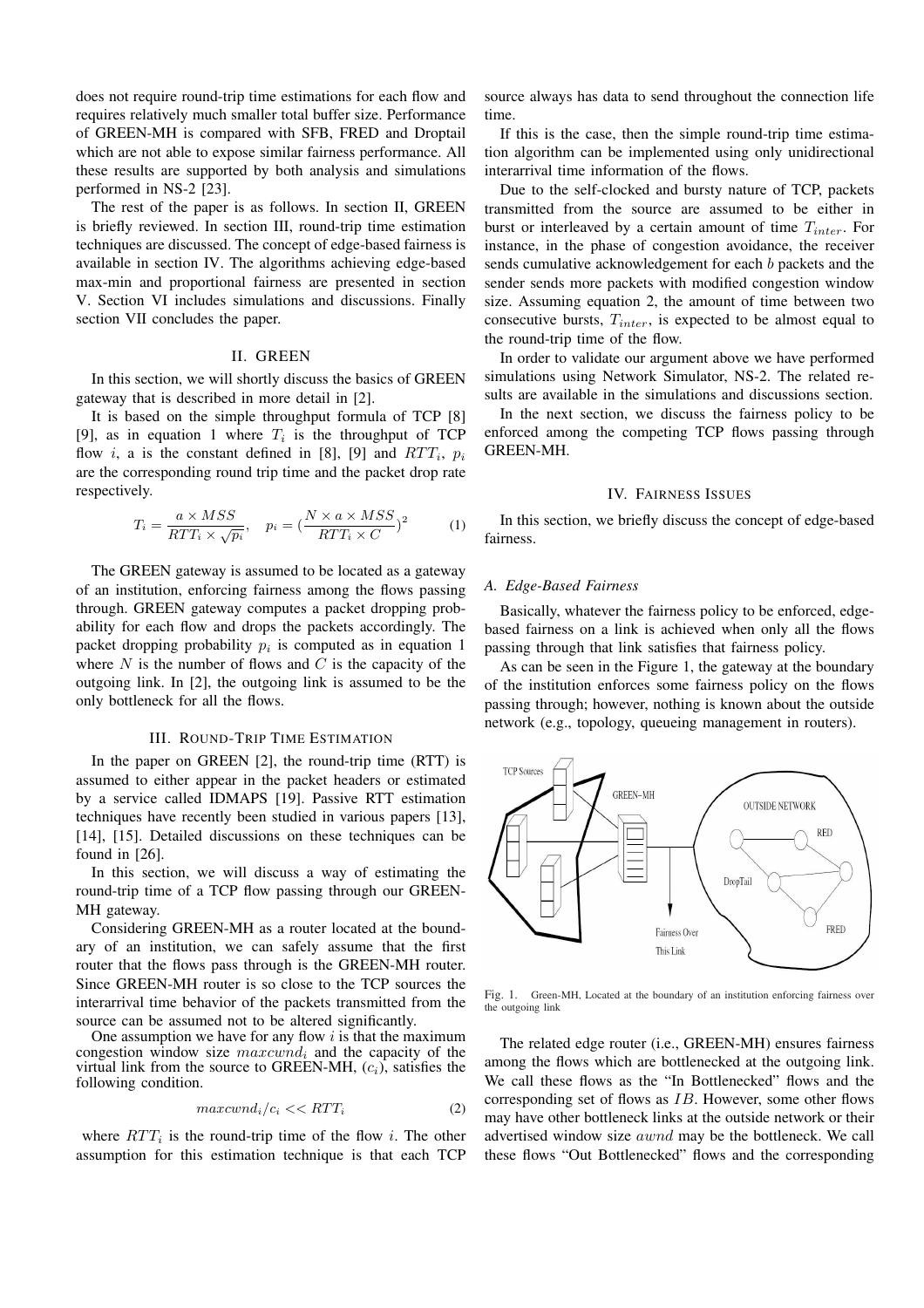set of flows as OB. The edge router does not take any action regarding the fairness of the flows in OB.

In the next two sections, we briefly review the notion of proportional and max-min fairness.

*1) Proportional Fairness:* Proportional fairness [3], maximizes the sum of the utility of the individual rates.

More formally, let  $U(X_i)$  be the utility function of  $X_i$  which is the rate of flow  $i$ . Thus the corresponding optimization problem can be written as follows.

$$
Maximize \sum_{i} U(X_i), \quad S.t. \quad Feasibility \tag{3}
$$

In the proportional fairness case, the utility function  $U(X)$ is simply the logarithm function  $ln(X)$ .

*2) Max-Min Fairness:* Given a max-min fair rate assignment [5], it is not possible to increase the rate of any flow without decreasing rate of any other flow that has already smaller or equal rate. A well-known centralized algorithm [5] as well as many distributed algorithms [12] are studied to achieve the max-min fair rate assignment.

In the next section, related algorithms for GREEN-MH are discussed in the context of the above fairness policies.

## V. ACHIEVING EDGE-BASED FAIRNESS IN GREEN-MH

In this section, we discuss algorithms to be deployed in GREEN-MH to achieve edge-based max-min and proportional fairness.



Fig. 2. Buffer Accounting in Green-MH

As can be seen in Figure 2, each flow  $i$  is allowed at most  $B_i$  number of packets inside the queue. In order to ensure this, we have a counter*<sup>i</sup>* for each flow i the number of packets of flow  $i$  in the queue (i.e., number of packets buffered). If the counter value reaches B*i*, no more incoming packets of flow  $i$  are allowed in the queue. The queue is itself a FIFO queue and no other mechanism is required.

The choice of each  $B_i$  mainly depends on the steady state TCP model described in [8], [9]. Intuitively, each TCP flow in a congestion avoidance phase indicate roughly a periodic behavior [8], such that the congestion window opens up to a certain maximum level and then is halved and then grow again by one in every round trip time. This behavior also can be seen in Figure 3.

When we limit the buffer share of a TCP flow to  $B_i$  then the maximum congestion window W is also limited roughly to  $B_i$ .

Using the model in [8], [9], the throughput of a TCP flow can be modeled as

$$
T_i = \frac{3W_i}{4RTT_i} \approx \frac{3B_i}{4RTT_i}
$$
\n(4)



Fig. 3. Steady State TCP Congestion Window Characteristics

where  $W_i$  is the maximum congestion window size of flow i. Thus, in case of a single bottleneck link, a static buffer management scheme in agreement with [10] can be used to have equal rates such that  $B_i = \frac{RTT_i}{\sum_j RTT_j} \times B$  where B is the total buffer size and  $RTT_i$  is the round trip time of flow i.

The model described in [8], [9] is valid as long as the packet loss percentage is sufficiently small. In [7], a new model is proposed including the effect of timeouts such that when the packet loss rate reaches a certain value, the throughput of TCP deviates from the model in [8], [9] substantially.

So, we need to discuss the minimum buffer space allocated to a flow in a queue in order to realize the model in [8], [9]. Using model described in [8] the probability of packet loss (or packet loss fraction) can be roughly calculated as  $P =$  $\frac{1}{3/4W(W/2+1)}$ .



Fig. 4. Packet Loss Rate vs. Maximum Window Size

The plot for  $P$  vs  $W$  can be seen in Figure 4. For instance, using the above model W should be at least 30 in order to have P around 0.003. Assuming 0.003 is small enough, we need to provide at least 30 packets of buffer share, B*i*, to the flow with the minimum round trip time. This is the main disadvantage for this scheme since it requires some total buffer space.

Next, we propose a buffer accounting algorithm that allocates the buffer shares, B*i*s, to the individual flows in case of multi-bottleneck case where the outgoing link of the GREEN-MH is not necessarily the only bottleneck link for all the flows passing through.

In this case, we assume that if a flow is bottlenecked somewhere else (a link outside or advertised window awnd, in other words  $\in$  *OB*), it is not able to reach the maximum allowable buffer size in the queue. So the unused part of the buffer allocated to such flows is shared by the flows that are bottlenecked in GREEN-MH outgoing link, (i.e.,  $\in IB$ ).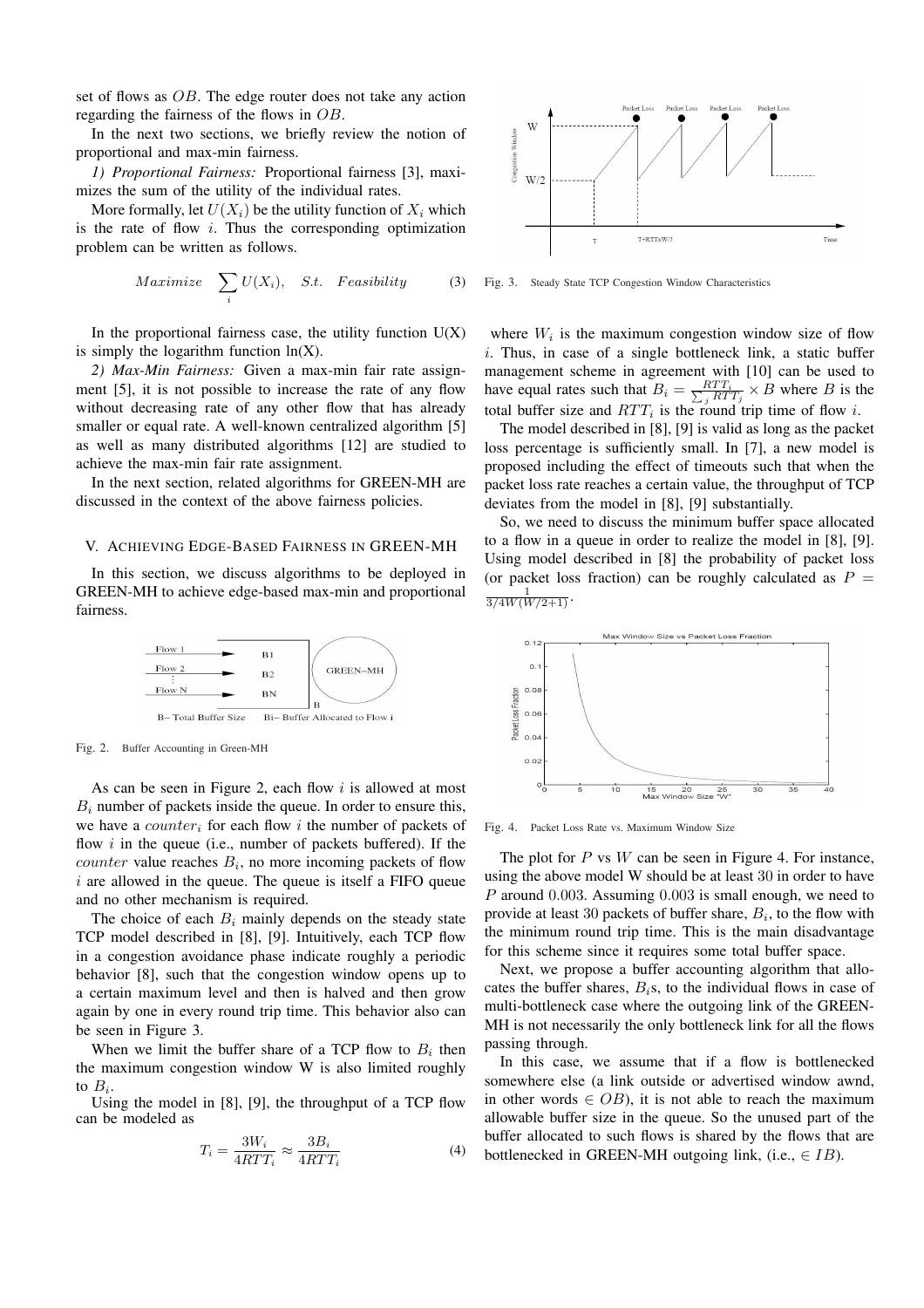Next, we discuss achieving edge-based max-min fairness in a multi-bottleneck environment.

#### *A. Edge-Based Max-Min Fairness*

In this section, we propose a buffer accounting algorithm to ensure edge-based max-min fairness among the TCP flows. We adapt the explicit rate algorithm used in [12]. We call the algorithms as GREEN-MH-rtt or GREEN-MH-est where the former uses the real round trip time values (assumed that round trip times are available on the header of each packet) and the latter estimates the round trip time values using the simple technique described in section III.

*1) Algorithm: GREEN-MH-rtt/GREEN-MH-est:* Step by step algorithm is as follows

STEP1: Initialization

$$
B_i = \frac{B}{\sum_j RTT_j} \times RTT_i \quad \forall i \in TF \tag{5}
$$

where  $B_i$  is the buffer share for flow i, and  $B$  is the overall buffer space available such that  $B = \sum_j MinB \times rtt_j/rtt_{min}$ .  $rtt_{min}$  $min_{i \in TF}(rtt_i)$  where  $TF$  is the set of all flows and  $MinB$  is the coefficient that should be set according to the discussions on Figure 4.

#### STEP2: Measurement

For each flow i, find out (the maximum buffer usage),  $MaxBu f_i = max(counter_i) : n \times Tm_i < time < (n + 1) \times$  $Tm_i$ ,  $n = 0, 1, 2, \ldots$ , maximum value of  $Counter_i$  within a time interval Tm*<sup>i</sup>*

#### STEP3: Marking Flows

If 
$$
MaxBuf_i < \beta \times B_i
$$
 then *Have Flow*  $i \in OB$  (6)  
Else *Have Flow*  $i \in IB$  (7)

where  $\beta \leq 1$  is the buffer utilization coefficien.  $\beta$  is set close to 1 by the system admin as a threshold value to determine whether a flow is fully utilizing its buffer share or not.

STEP4: Buffer Allocation

$$
B_{rem} = B - \sum_{j \in OB} MaxBuf_j \tag{8}
$$

where  $B_{rem}$  is the total unused buffer by the outbottlenecked flows.

$$
B_i = \frac{RTT_i}{\sum_{j \in IB} RTT_j} \times B_{rem} \quad \forall i \in IB
$$
 (9)

For only one iteration, there may be inconsistency with the new calculated buffer share and the sets IB and OB. In [12], it is shown that two iterations are sufficient to reach to a consistent state.

Additional discussion on the the flows that are limited by their advertised window sizes and their interaction with the above algorithm is available in [26].

In order to measure MaxBuf*<sup>i</sup>* precisely, the value of the time interval that keeps the maximum buffer usage, Tm*<sup>i</sup>* should satisfy the following condition  $Tm_i > \frac{W_i \times RTT_i}{2}$ , where  $W_i$  and  $RTT_i$  are the maximum congestion window size and the round trip time of flow i.

# *B. Edge-Based Proportional Fairness*

The rate of a flow  $i$ ,  $X_i$  as in equation 3, corresponds to the throughput of each TCP flow,  $T_i$ , defined in equation 4. So the optimization problem defined in the section of proportional fairness becomes as follows

$$
Maximize \t M(B_v) = \sum_i ln(T_i) = \sum_i ln(\frac{\alpha_i B_i}{RTT_i}) \t (10)
$$

$$
Subject \quad to: \quad g_0(B_v) = \sum_i B_i \le B \tag{11}
$$

$$
g_i(B_v) = B_i \leq bwnd_i, \quad \forall i \in TF \tag{12}
$$

where  $B$  is the total computed buffer space,  $TF$  is the set of all flows, and  $B<sub>v</sub>$  is the buffer allocation vector whose elements are  $B_i$ s. On the other hand,  $bwnd_i = min(awnd_i, ownd_i)$ where  $awnd_i$  is the advertised window size of flow i and ownd*<sup>i</sup>* is assumed to be the maximum buffer space that flow  $i$  can utilize throughout the outside network.

The objective function,  $M$ , to be maximized is a concave function and the feasible set defined by the constraints is a convex set. Therefore the above problem can be solved using the Kuhn-Tucker conditions. If the vector  $B_v^* = B_1^*, B_2^*, \dots, B_{|TF|}^*$ is in the interior of the feasible set and satisfies the Kuhn-Tucker conditions,  $B_v^*$  solves the maximization problems.  $\alpha_i$ above is equal to 1 if  $B_i^* = awnd_i$  and is equal to 3/4 if  $B_i^*$  <  $awnd_i$ . Consider equation 4 and note that when a tcp flow is limited by the advertised window size the throughput becomes  $T_i = awnd_i/RTT_i$ . The discussion on the effect of  $\alpha_i$  on the optimization problem can be found in [26]. We also assume that  $\sum_i bwnd_i > B$ .

In our case, the Kuhn-Tucker conditions are as follows:

$$
\nabla M(B_v) - \sum_i \lambda_i \times \nabla g_i(B_v) = 0 \tag{13}
$$

$$
g_i(B_v) - bwnd_i \le 0 \quad \forall i = 1....|TF| \tag{14}
$$

$$
g_0(B_v) \le B, \quad \lambda_i \times (bwnd_i - g_i(B_v)) = 0 \tag{15}
$$

$$
\lambda_0 \times (B - g_0(B_v)) = 0, \quad \lambda_i \ge 0 \tag{16}
$$

Solving the above equations simultaneously, the following equations are obtained.

$$
\sum_{j} B_j^* = B, \quad B_j^* = \frac{1}{\lambda_0 + \lambda_j}, \quad B_j^* > 0 \tag{17}
$$

$$
If \quad B_j^* < bwnd_j \quad then \quad \lambda_j = 0 \quad and \quad B_j^* = \frac{1}{\lambda_0} \tag{18}
$$

$$
Else \quad B_j^* = bwnd_j = \frac{1}{\lambda_0 + \lambda_j} \tag{19}
$$

From the above results, one can easily see that the optimum point gives equal buffer shares to all flows which are not able to reach their bwnds. That is, proportional fairness in our case results in throughputs that are exactly inversely proportional to the corresponding round-trip times, (see equation 4). Interestingly, the buffer share for a flow i does not depend on the round-trip time of the flow.

We call the algorithm in GREEN-MH achieving proportional fair rates as GREEN-MH-prop.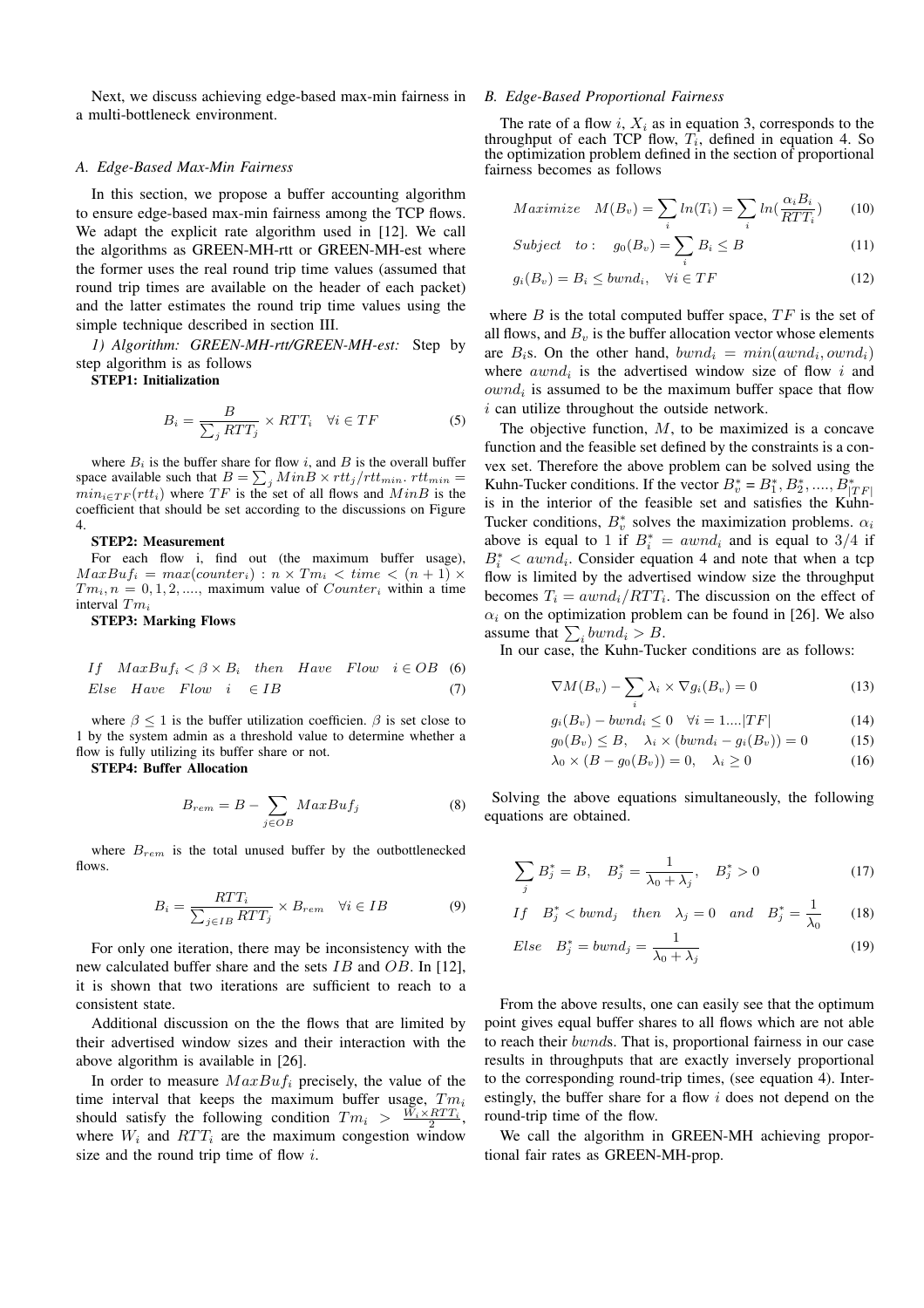*1) Algorithm: GREEN-MH-prop:* The algorithm for GREEN-MH-prop is the same as GREEN-MH-rtt with all the RTTs are equal to each other. This algorithm is also exactly the buffer allocation version of the explicit rate allocation in [12] as well as the classical water filling algorithm.

The algorithm assigns the same buffer allocation to the flows that are not able to reach their bwnd*i*s, subject to the constraint that the sum of all buffer allocations,  $B_i$ s, are equal to  $B$ . The other flows are assigned buffer spaces which are equal to their bwnd*i*s. The above buffer allocation is exactly the same allocation satisfying the Kuhn-Tucker conditions described previously.

It is interesting that the algorithm leads to max-min fair buffer allocation which yields proportional fair rate allocation for each flow.

## VI. SIMULATIONS AND DISCUSSIONS

In this section, we present simulation results for our algorithms achieving edge-based max-min, GREEN-MH-(est/rtt) , and proportional fairness, GREEN-MH-prop.

We perform several simulations for different scenarios on single and multi bottleneck networks to examine the performance of the algorithms that we propose for the edge-based fair allocation. For all the scenarios, the packet sizes are set to 1KB, the simulation time is set to 360 seconds, and TCP Reno is used as the transport protocol. We generate 50 to 200 TCP flows with different round-trip times from node  $S(i)$  to node  $R(i)$ , and each TCP flow is assumed to have always some packet to send. Due to the space limitations, the simulation results for single bottleneck case is not presented here, they are available at [26]. The performance of our algorithm on both scenarios are similar.<br>We use the Jain's Fairness Measure [4] for the performance

comparison of our algorithm with the other well-known mechanisms like DropTail, FRED, SFB. As can be seen in equation 20, Jain's fairness measure stays between 0 and 1. The closer the value to 1, the more fair the rate allocation is.

$$
Jain's Fairness(x_1, ..., x_i, ...x_N) = \frac{\left(\sum_{N}^{i=1} x_i\right)^2}{N \sum_{N}^{i=1} x_i^2}
$$
 (20)

where  $x_i$  is the throughput of flow i. In calculation of this fairness index, real throughput values are used for all the queue management schemes except GREEN-MH-prop. As found before, GREEN-MH-prop results in throughput for each flow that is exactly inverse proportional to the corresponding round trip time. So normalized throughputs are used in the computation of GREEN-MH-props fairness index, where normalized throughout is the real throughput times the corresponding round trip time. The closer the index to 1, the closer the normalized throughput values to each other, implying that the throughputs are distributed as inversely proportional to the round trip times.

Due to the space limitations, we plotted all the fairness indices in the same plot, GREEN-MH-(rtt,est), FRED, SFB and Droptail are compared with each other in terms of max-min fairness, whereas GREEN-MH-prop fairness index individually indicates the fairness for proportional case.

In order to have a fair comparison in all simulations, the total buffer size for GREEN-MH is set to equal to those

of other schemes (SFB, FRED, DropTail). Moreover, the minimum buffer, MinB, for both GREEN-MH-(rtt/est) and GREEN-MH-prop are set to 30.

As in the case of fairness comparison, in order to save space we plotted average buffer usages of all the schemes in single plots. On one hand, average buffer sizes of GREEN-MH-(rtt/est) and FRED, SFB, and Droptail are compared. On the other hand, we would like to compare the average queue sizes of GREEN-MH-(rtt/est) and GREEN-MH-prop.

We use the topology in Figure 5 where half of the TCP flows (even numbered) are destined to node  $N_1$  and the other half (odd numbered) are destined to node  $N_3$ . The capacity of the link between nodes  $N_2$  and  $N_3$  is kept much smaller than that of between GREEN-MH and  $N_1$ .

The even numbered flows are bottlenecked in the GREEN-MH router and the odd numbered flows are bottlenecked at the link between  $N_2$  and  $N_3$ .

We examine the fairness among the flows in IB (even numbered flows in this scenario), and compare it with the fairness of the other queue mechanisms.

Figure 6 indicates the Jains fairness among the flows that are bottlenecked at the outgoing link from GREEN-MH, (i.e. even numbered flows). The results are pretty similar to the single bottleneck case such that GREEN-MH (est/rtt/prop) most of the time has fairness measure close to 1, whereas SFB, FRED, and DropTail have fairness measures around 0.7 and 0.8. The normalized throughputs are used in the computation of fairness measure for GREEN-MH-prop.

Figure 7, on the other hand, indicates the number of packets sent by each 100 flow with different round-trip times. Again GREEN-MH-rtt/est generate throughputs for each flow which are very close to each other. The link utilizations are always around 100% so it can easily be assumed that the assignment is edge-based max-min fair. However, other schemes are not able to enforce similar fairness and the flows with smaller round trip times have naturally higher throughputs than the ones with higher round trip times.

As can be seen in Figure 8, FRED has the smaller average queue size than GREEN-MH-(rtt/est), SFB and droptail. On the other hand, again GREEN-MH-prop has much smaller average buffer space than the other GREEN-MH variations. The analysis of the average buffer occupancy under such isolated buffer accounting mechanisms is under investigation. Computed total buffer size, B, is again much larger than the average values in all variations of GREEN-MH. As a result, in this case much smaller total buffer sizes may be used while making all the related computations with respect to B. The analysis of buffer occupancy is left as a future work.

In our last scenario for max-min fair case, we consider the single bottleneck link case; however, this time some of the flows are bottlenecked by their advertised window sizes. The advertised window sizes are randomly chosen. The detailed results of the simulation can be found at [26]. GREEN-MH- (est/rtt) both generate fairness measures greater than 0.95.

Moreover, in all scenarios, GREEN-MH-est performs as well as GREEN-MH-rtt indicating the accuracy of the round trip time estimation technique described in section III.